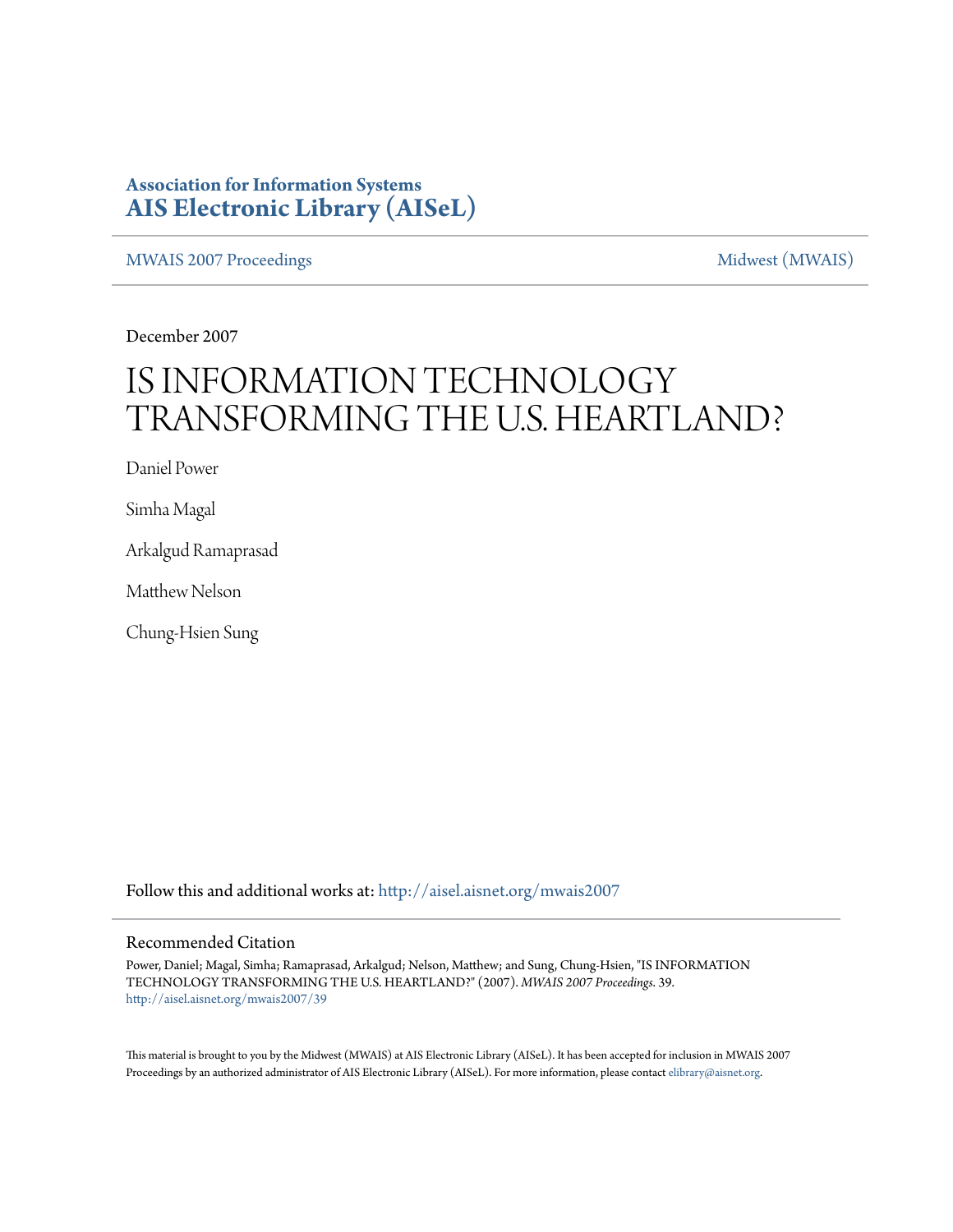# **IS INFORMATION TECHNOLOGY TRANSFORMING THE U.S. HEARTLAND?**

**Power Author Name2** University Affiliation University Affiliation author1email author2email

**Author Name3 Author Name4**  University Affiliation University Affiliation author1email author2email

#### **ABSTRACT**

*None provided.* 

#### **KEYWORDS**

None Provided

#### **IS INFORMATION TECHNOLOGY TRANSFORMING THE U.S. HEARTLAND?**

Many of the eastern states in the U.S. Heartland led the U.S. industrial revolution; the prairie states were leaders in the global agrarian revolution. The region is a mix of what Joel Gareau (1981) calls the Foundry and the Breadbasket. Beginning in the mid-1990s, the Internet and the World Wide Web provided the information technology infrastructure that would transform business, government, and the lives of the residents of the region.

The U.S. Heartland has an abundant supply of water from rivers and the Great Lakes, fertile soil, mineral resources (especially iron and coal), a good transportation system, and a well-educated population. More than 17% of the population of the region have at least bachelor's degrees and the states have many excellent universities. The problem has been the changing employment needs in agriculture and manufacturing, but the Information Revolution or Internet Age has provided new job opportunities and changed the migration patterns and demographic trends of the region. Today we have outstanding access to information technologies and internet connectivity. Although the weather is still generally cold in the winter and hot in the summer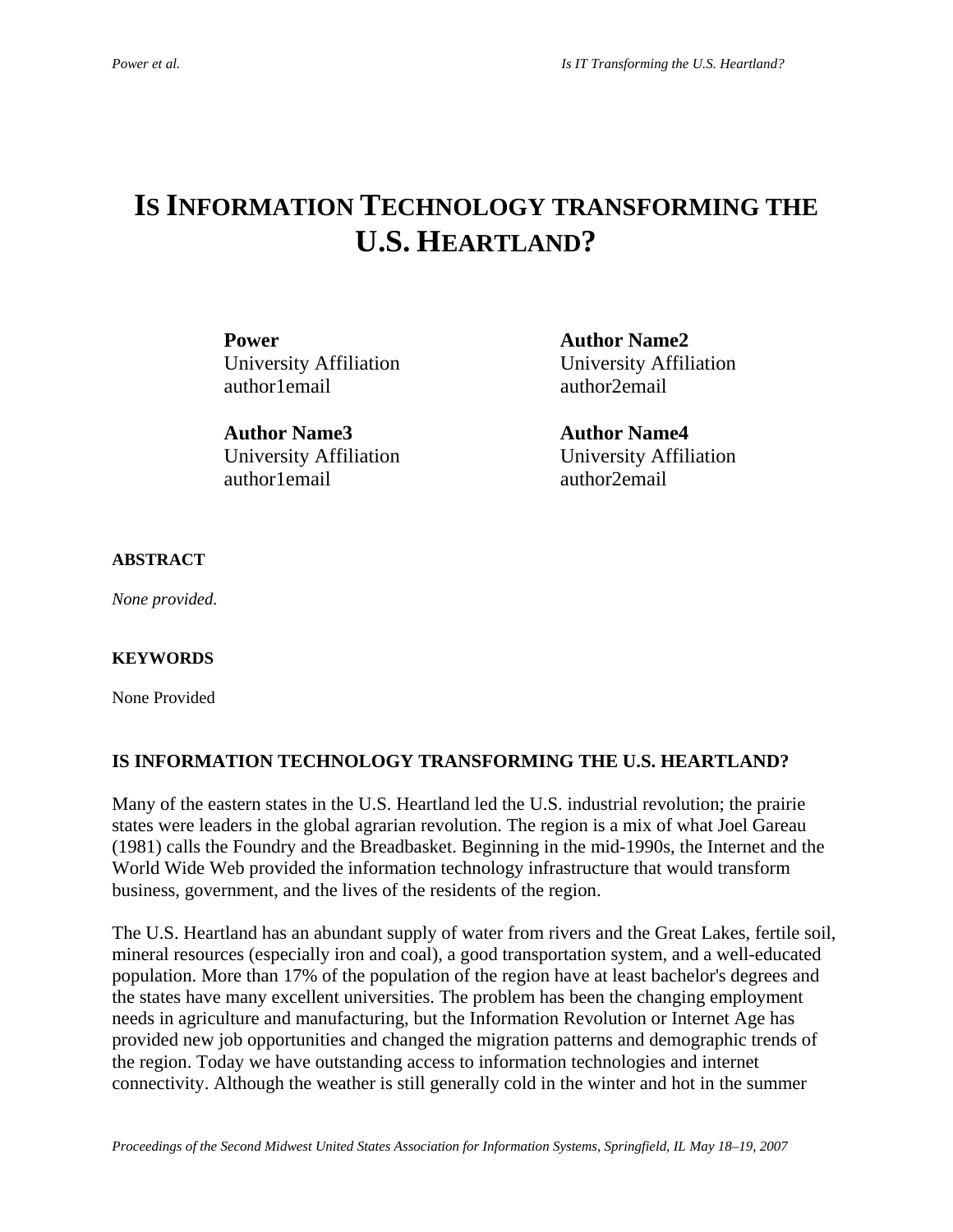throughout the region, modern climate control, immersive video games, web surfing, and video chat have helped conquer the weather.

### **WHAT IS THE IMPACT OF IT?**

*Information technology* broadly refers to computing hardware, including PDAs, GPS devices, RFID, networks, and application software like Decision Support systems and computer operating systems. The general impacts from information technology that are occurring globally, like ebusiness, e-commerce, and e-government, are also positively impacting the Midwest United States. The rate of change is, of course, varied across the region.

Specific impacts are more interesting and suggest the scope and magnitude of the transformation that is occurring. Let me suggest 25 impacts of information technology:

- 1. Changing business models of book stores, publishing, newspapers, and media companies
- 2. Changing decision-making processes, especially decentralizing decision-making
- 3. Changing population migration patterns, especially reducing farm to city migration
- 4. Creating good jobs, manufacturing high technology products, using information technology, and providing IT services
- 5. Creating new crimes like phishing and cybertheft, but helping catch criminals
- 6. Enhancing and expanding distance learning, especially in Higher Education but potentially in K-12
- 7. Facilitating the creation of virtual communities
- 8. Facilitating Interfirm coordination and control
- 9. Impacting citizenship and participation in elections; residents are using e-mail and the Web to further their political activity
- 10. Improving government revenue collection and law enforcement
- 11. Improving information distribution; more information is available, with wider dissemination and faster access
- 12. Improving patient outcomes in Hospitals and clinics
- 13. Improving the quality of life of residents, especially in rural communities
- 14. Increasing the efficiency of global product supply chains
- 15. Increasing entertainment options, especially virtual worlds, online gambling, music, and video
- 16. Increasing the productivity of organizations
- 17. Increasing training needs, especially in the use of information technology
- 18. Providing access to a broader range of goods and services
- 19. Providing new tools for scholarly research
- 20. Reducing layers of management and hence managerial overhead costs
- 21. Reducing privacy and increasing our access to information about other people
- 22. Reducing the need for cash and hence improving transaction processing
- 23. Reducing transportation costs
- 24. Stimulating entrepreneurship, especially increasing the number of technology- and homebased businesses
- 25. Supporting geographically distributed teams